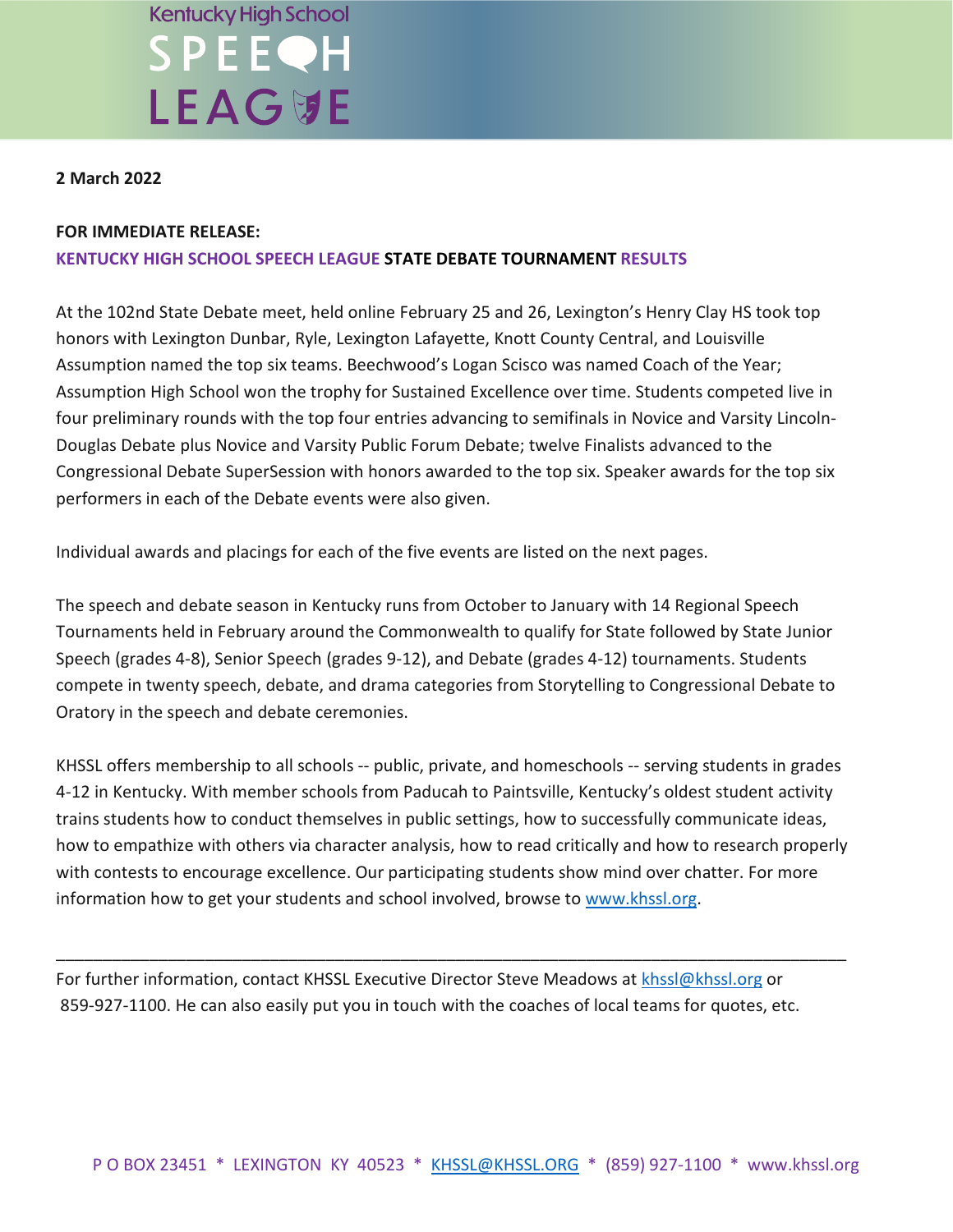# **Congressional Debate**

#### **Kentucky State Debate Tournament KHSSL 2022**

| <b>Place</b>          | <b>Name</b>            | <b>School</b>                                     |
|-----------------------|------------------------|---------------------------------------------------|
| 1 <sup>st</sup> place | <b>Julianne Sharpe</b> | <b>Lafayette High School</b>                      |
| 2nd place             | <b>Ayush Tibrewal</b>  | <b>Paul Laurence Dunbar HS</b>                    |
| 3rd place             | <b>Emily Hu</b>        | <b>Paul Laurence Dunbar HS</b>                    |
| 4th place             | <b>Alex Minter</b>     | <b>Bowling Green High School</b>                  |
| 5th place             | <b>Madison Baker</b>   | <b>Knott County Central High</b><br><b>School</b> |
| 6th place             | Dalia Basinac          | Larry A Ryle High School                          |
| <b>Finalists</b>      | <b>Kaya Amin</b>       | <b>Paul Laurence Dunbar HS</b>                    |
|                       | <b>Hope Jordan</b>     | <b>Henry Clay High School</b>                     |
|                       | <b>Kole Ingram</b>     | <b>Knott County Central High</b><br><b>School</b> |
|                       | Daksha Pillai          | <b>Paul Laurence Dunbar HS</b>                    |
|                       | <b>Clint Corkran</b>   | <b>Henry Clay High School</b>                     |
|                       | <b>Sawyer Noe</b>      | <b>Knott County Central High School</b>           |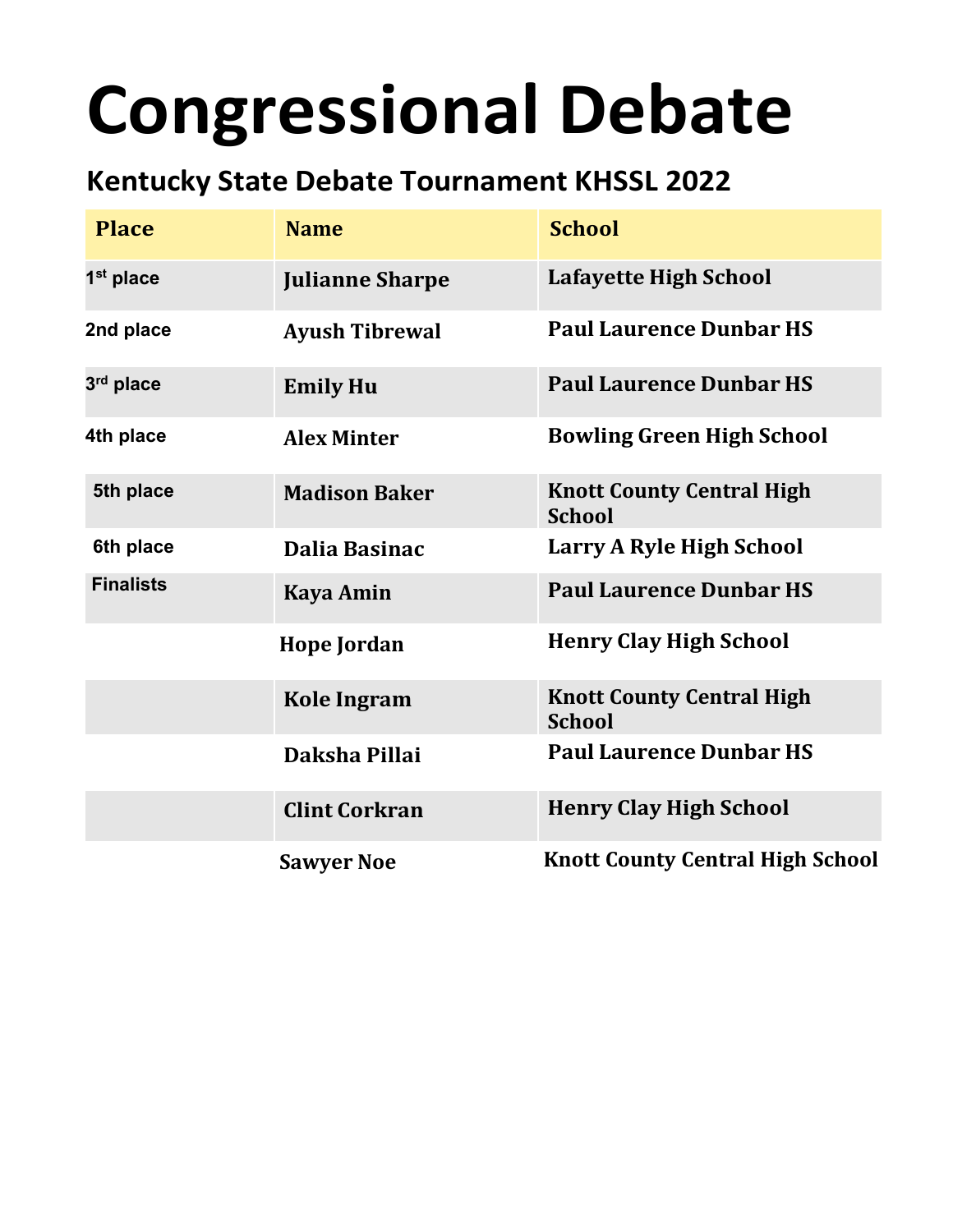### **Novice Lincoln-Douglas Debate**

#### **Kentucky State Debate Tournament KHSSL 2022**

| <b>PLACE</b>                             | <b>Name</b>            | <b>School</b>                 |
|------------------------------------------|------------------------|-------------------------------|
| $Co-$<br><b>State</b><br><b>Champion</b> | E Agbekpenou           | <b>Henry Clay High School</b> |
| $Co-$<br><b>State</b><br><b>Champion</b> | <b>Evelyn Dyer</b>     | <b>Henry Clay High School</b> |
| <b>Semifinalist</b>                      | <b>Breigh McFadden</b> | <b>Assumption High School</b> |
| <b>Semifinalist</b>                      | <b>Will Hargis</b>     | <b>Henry Clay High School</b> |

## **Top Speakers Novice LD**

|                         | <b>Breigh McFadden</b> | <b>Assumption</b>           |
|-------------------------|------------------------|-----------------------------|
| $\overline{2}$          | <b>Annie Marasco</b>   | <b>Paul Laurence Dunbar</b> |
| $\overline{\mathbf{3}}$ | <b>Tony Xu</b>         | <b>Paul Laurence Dunbar</b> |
| 4                       | <b>Evelyn Dyer</b>     | <b>Henry Clay</b>           |
| 5                       | <b>Will Hargis</b>     | <b>Henry Clay</b>           |
| 6                       | E Agbekpenou           | <b>Henry Clay</b>           |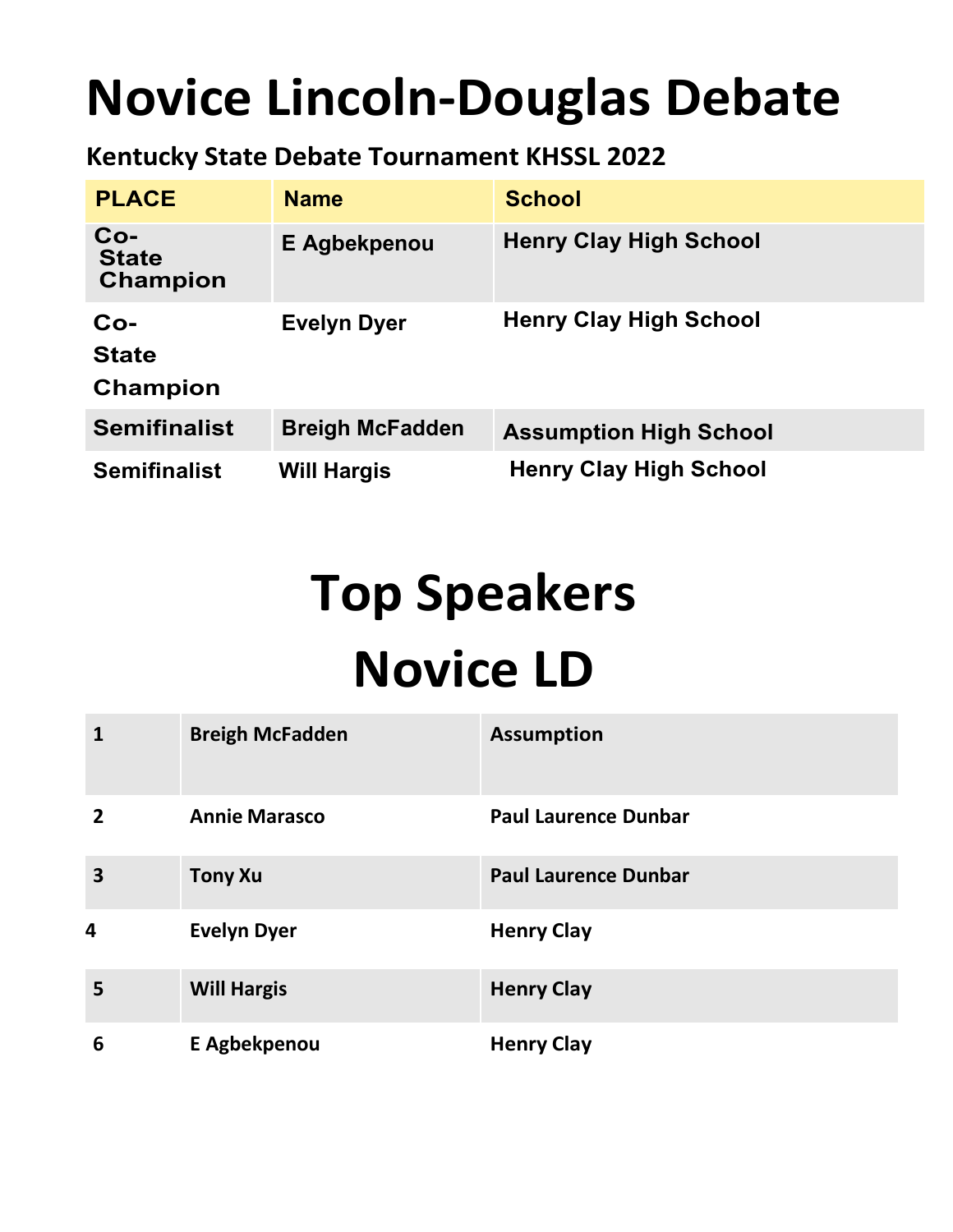### **Varsity Lincoln-Douglas Debate**

#### **Kentucky State Debate Tournament KHSSL 2022**

| <b>Place</b>        | <b>Name</b>           | <b>School</b>                 |
|---------------------|-----------------------|-------------------------------|
| $Co-$               | <b>Chloe Sachs</b>    | <b>Henry Clay High School</b> |
| <b>State</b>        |                       |                               |
| Champion            |                       |                               |
| $Co-$               | <b>Matthew Kotter</b> | <b>Henry Clay High School</b> |
| <b>State</b>        |                       |                               |
| Champion            |                       |                               |
| <b>Semifinalist</b> | <b>Cayla Barreiro</b> | <b>Henry Clay High School</b> |
| <b>Semifinalist</b> | Laiken Kirby          | <b>Assumption High School</b> |

#### **Top Speakers Varsity LD**

| 1 | <b>Matthew Kotter</b> | <b>Henry Clay</b>           |
|---|-----------------------|-----------------------------|
| 2 | Lynn Ye               | <b>Paul Laurence Dunbar</b> |
| 3 | <b>Chloe Sachs</b>    | <b>Henry Clay</b>           |
| 4 | Laiken Kirby          | <b>Assumption</b>           |
| 5 | <b>Emma Heck</b>      | <b>Assumption</b>           |
| 6 | <b>Kelly Helton</b>   | Larry A Ryle                |
|   |                       |                             |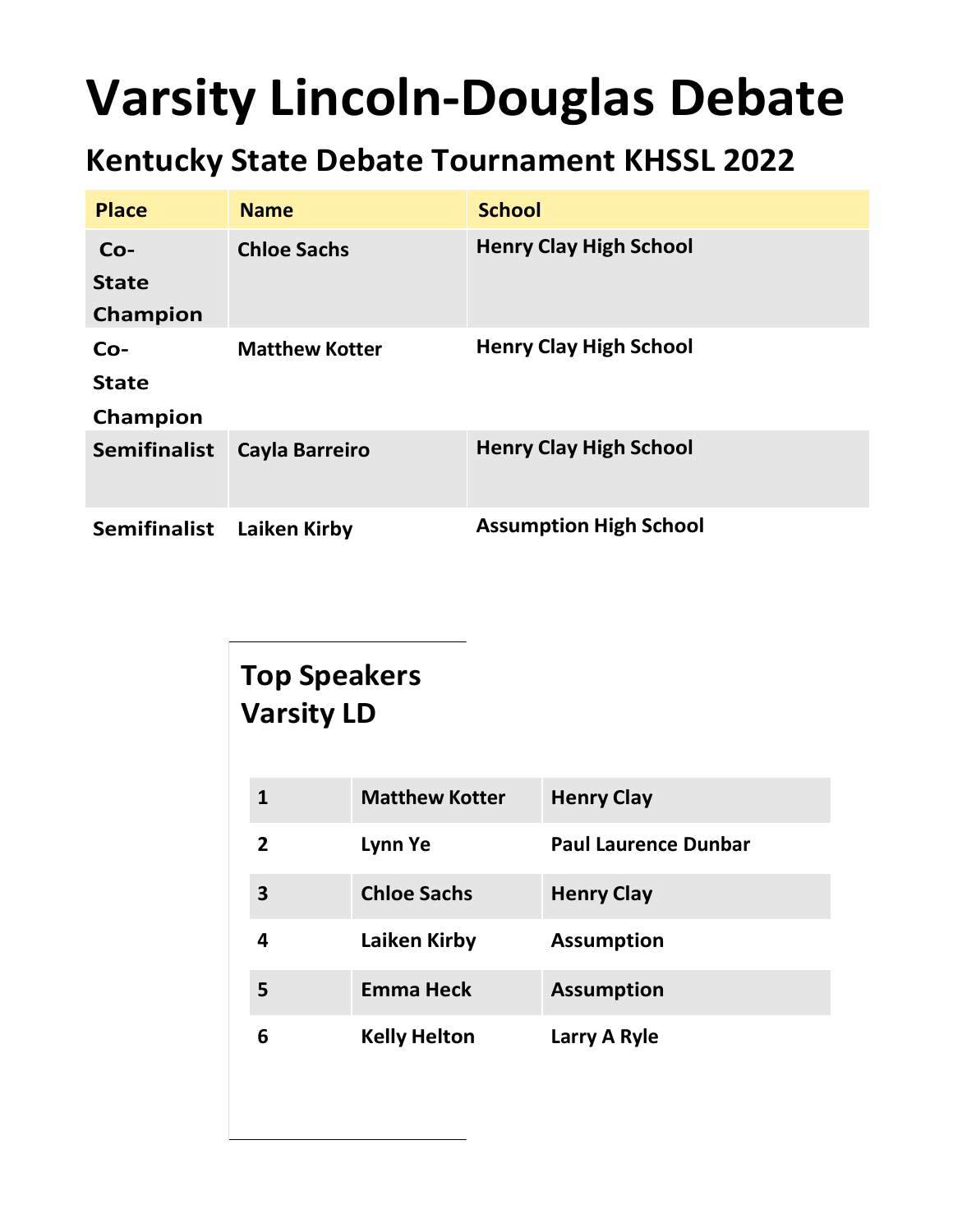### **Novice Public Forum Debate**

#### **Kentucky State Debate Tournament KHSSL 2022**

| <b>Place</b> | <b>Name</b>                            | <b>School</b>                  |
|--------------|----------------------------------------|--------------------------------|
|              | Puja Adhikari and<br><b>EP Cassidy</b> | <b>Henry Clay High School</b>  |
| 2            | Sia Vaish and<br><b>Alex Staykov</b>   | <b>Paul Laurence Dunbar HS</b> |

**SEMIFINALISTS Daani Karim and Anson Wang / Paul Laurence Dunbar HS**

#### **Top Speakers Novice PF**

| $\mathbf{1}$            | Daani Karim             | <b>Paul Laurence Dunbar</b> |
|-------------------------|-------------------------|-----------------------------|
| $\overline{2}$          | <b>Alexis Hale</b>      | <b>Martin County</b>        |
| $\overline{\mathbf{3}}$ | Sia Vaish               | <b>Paul Laurence Dunbar</b> |
| $\overline{a}$          | <b>Anson Wang</b>       | <b>Paul Laurence Dunbar</b> |
| 5                       | <b>Kylia Crum</b>       | <b>Martin County</b>        |
| 6                       | <b>Addison Courtney</b> | <b>Frederick Douglass</b>   |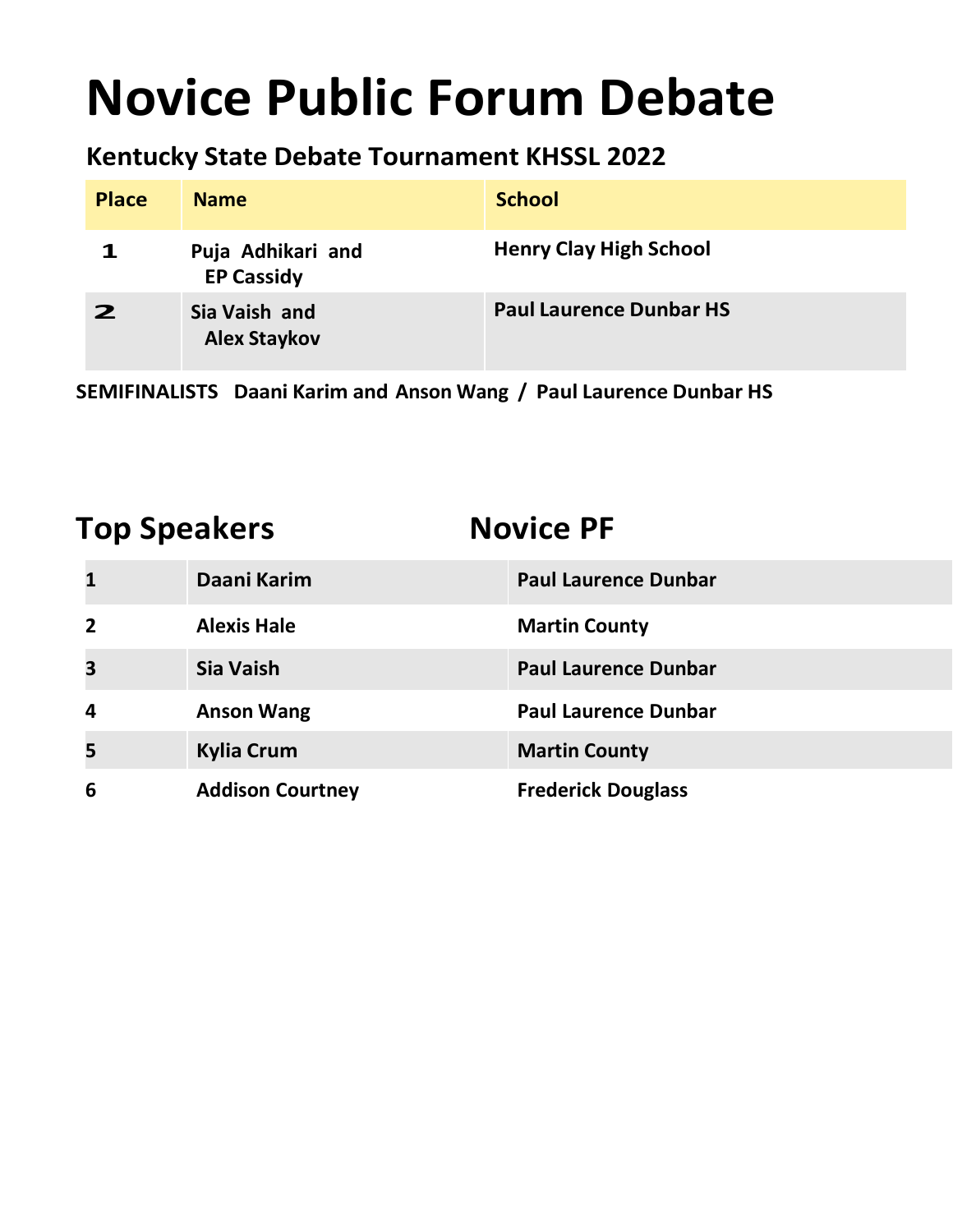### **Varsity Public Forum Debate**

#### **Kentucky State Debate Tournament KHSSL 2022**

| <b>Place</b>         | <b>Name</b>                                  | <b>School</b>                                                  |
|----------------------|----------------------------------------------|----------------------------------------------------------------|
| 1st                  | Justine Lofwall and<br><b>Karson Whitley</b> | <b>Henry Clay High School</b>                                  |
| 2 <sup>nd</sup>      | Aimee Stamm and<br><b>Christina Lin</b>      | <b>Paul Laurence Dunbar HS</b>                                 |
| <b>Semifinalists</b> |                                              | Chakrapani Gudlavalleti and Ellen Fei, Paul Laurence Dunbar HS |

|         | <b>Top Speakers Varsity PF</b> |                             |
|---------|--------------------------------|-----------------------------|
| $1 - T$ | <b>Karson Whitley</b>          | <b>Henry Clay</b>           |
| $1-T$   | <b>Justine Lofwall</b>         | <b>Henry Clay</b>           |
| 3       | <b>Madeline Deep</b>           | <b>Henry Clay</b>           |
| 4       | Aimee Stamm                    | <b>Paul Laurence Dunbar</b> |
| 5       | <b>Emery Elkinson</b>          | <b>Henry Clay</b>           |
| 6       | <b>Joseph Eng</b>              | <b>Trinity</b>              |
|         |                                |                             |